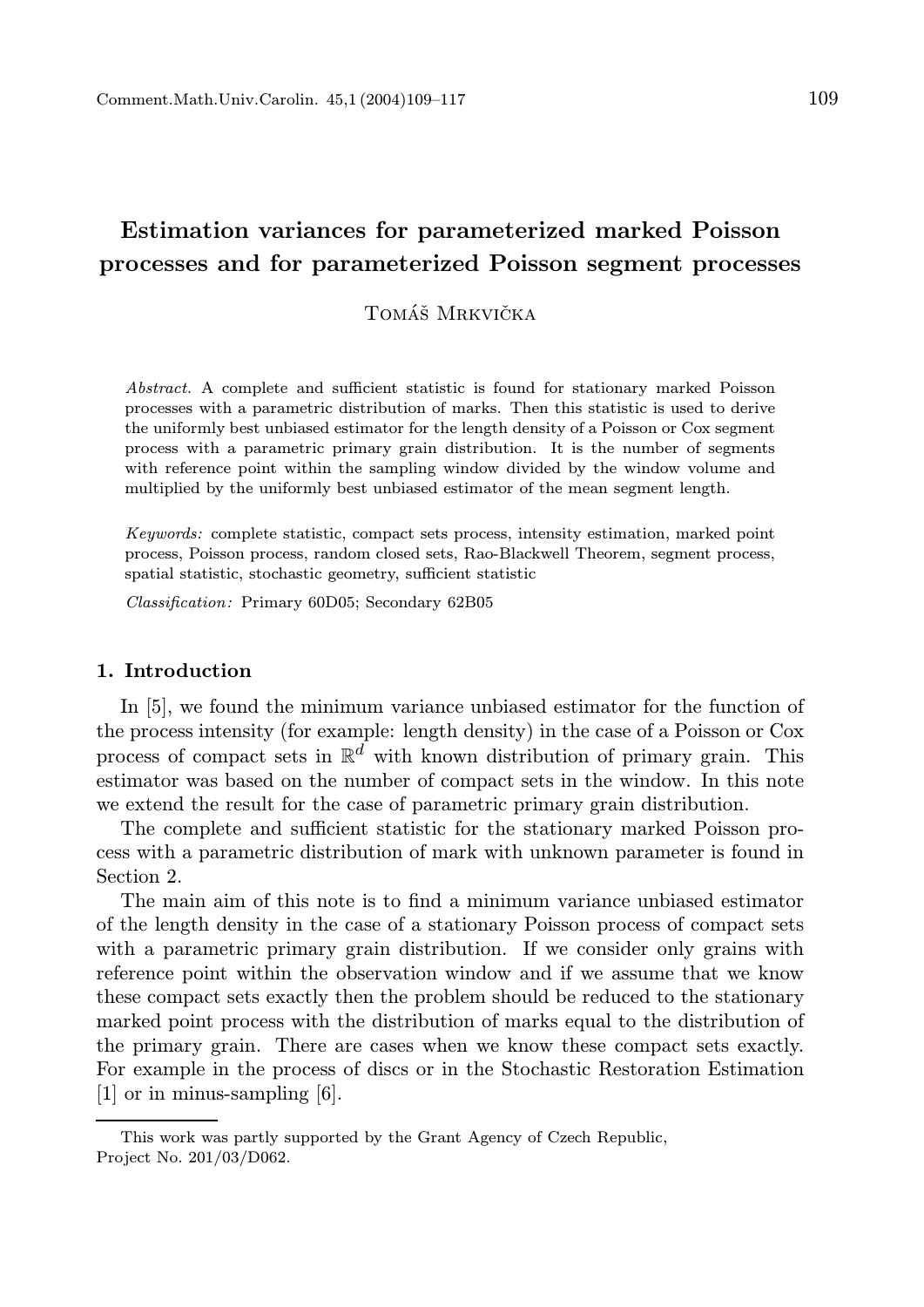In Section 3, we consider a stationary segment process with a parametric length distribution with unknown parameters and unknown arbitrary direction distribution. We assume again that we know exact length of each segment with reference point within the observation window. We propose to estimate the length density by the means of the number of segments with reference point within the sampling window multiplied by the uniformly best unbiased estimator of mean segment length and divided by the window volume. This estimator, however, does not use all information available in the window.

In Section 4 we compare the variance of the proposed estimator with the variance of the natural estimator (i.e., the estimator which is based on the total length of the segments in the observation window) in certain special cases. The edge effect has nearly no power in a sufficiently large window therefore our proposed estimator, based on the complete and sufficient statistic, has smaller variance in such a window.

## 2. Complete, sufficient statistic for a stationary marked Poisson process with a parametric distribution of marks

Consider a stationary marked Poisson process  $\Phi$  on  $\mathbb{R}^d$  with marks from a Polish space M (for details see for example [2] or [6]). Let  $\alpha$  denote the intensity of  $\Phi$  and  $\Lambda_0(\theta)$  the parametric distribution of marks with an unknown parameter  $\theta \in \Theta$ . Suppose that every  $\Lambda_0(\theta)$  is absolutely continuous with respect to some  $\sigma$ -finite measure  $\xi$ . Let  $f_{\theta}(m)$ ,  $m \in M$ , denote the density of the mark distribution and let  $f_{\theta}(m_1,\ldots,m_j) = f_{\theta}(m_1)\cdot \ldots \cdot f_{\theta}(m_j)$  denote the density of the joint distribution of j independent marks. Denote the distribution of  $\Phi$  by  $P_{\alpha,\theta}$  and the expectation with respect to  $P_{\alpha,\theta}$  by  $\mathbb{E}_{P_{\alpha,\theta}}$ . Furthermore, let  $\phi$  denote a realization of  $\Phi$  and let  ${\mathcal N}$  denote the set of all possible realizations.

Let  $T_j: \mathcal{X} \subseteq M^j \to \mathbb{R}^l$  be a statistic for an independent j-tuple of marks which is complete and sufficient for  $\theta$ . Assume, further, that the distribution of  $T_j$  is absolutely continuous with respect to some  $\sigma$ -finite measure  $\zeta$  with density  $f_{T_j}(\theta, t), \, \theta \in \Theta, t \in T_j(\mathcal{X}).$ 

The model characteristic to be estimated is a function  $\tau(\alpha, \theta) : \mathbb{R}^+ \times \Theta \to \mathbb{R}$ . Suppose that the process is observed through a bounded measurable observation window  $W \subseteq \mathbb{R}^d$  of positive Lebesgue measure. Let  $\mathcal{E}_W$  be the set of all estimators which depend only on points from  $W$ . We are looking for an unbiased estimator  $e \in \mathcal{E}_W$  of  $\tau(\alpha, \theta)$  which is the minimum variance unbiased estimator from  $\mathcal{E}_W$ .

Let  $S_T : \mathcal{N} \to \left(\begin{smallmatrix} \mathbb{N} \ \mathbb{R}^l \end{smallmatrix}\right)$  $\mathbb{R}^{l}$  ;  $\phi \mapsto \left(\frac{\phi(W)}{T_{\phi(W)}}\right)$  $T_{\phi(W)}$ denote the statistic of  $\Phi$ .  $S_T$  has the joint density

$$
f(\Phi(W) = j, T_{\Phi(W)} = t) = \exp(-\alpha \mu^{d}(W)) \frac{(\alpha \mu^{d}(W))^{j}}{j!} \cdot f_{T_{j}}(\theta, t),
$$

where  $\mu^d$  is the *d*-dimensional Lebesgue measure.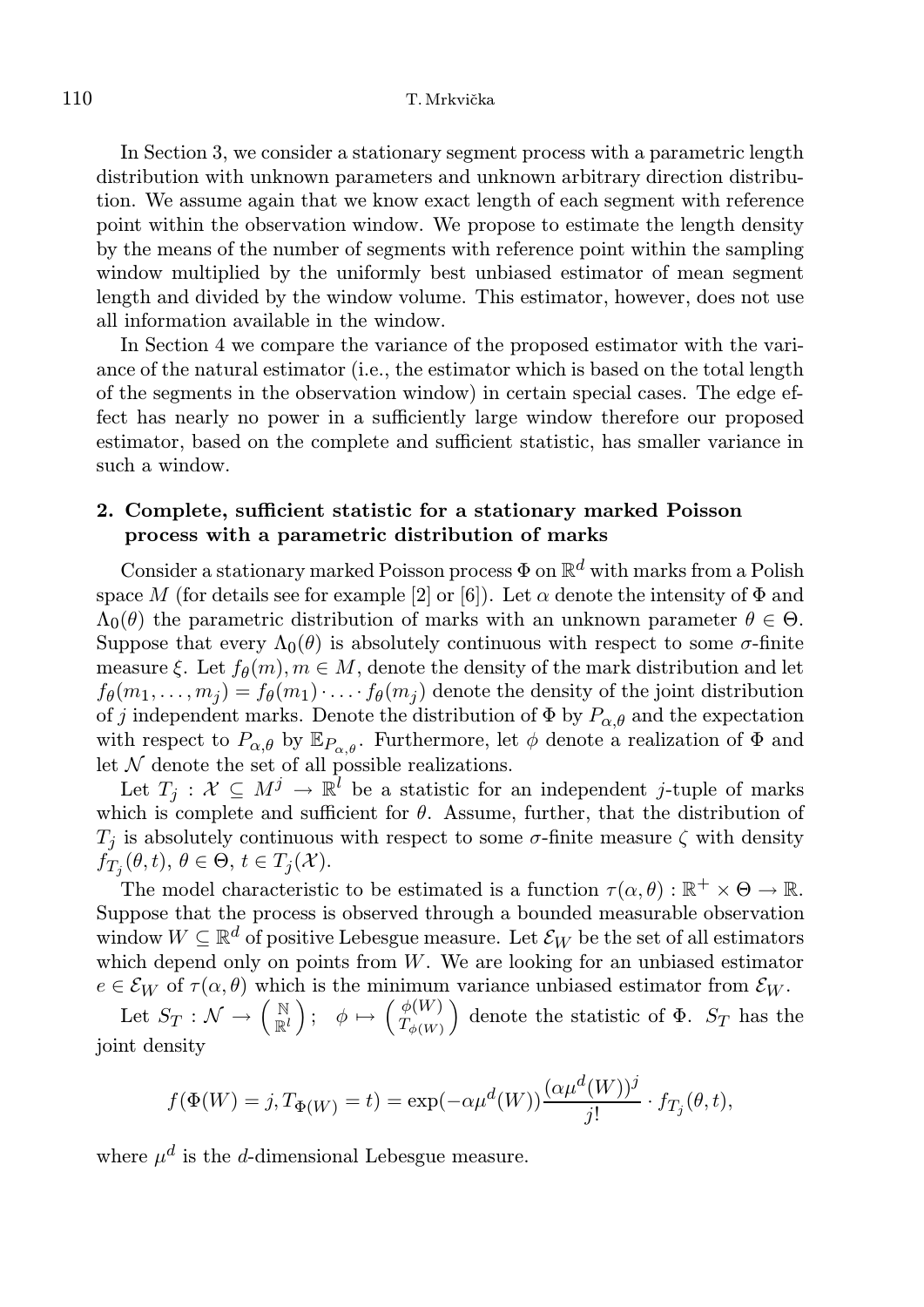## **Theorem 1.** The statistic  $S_T$  is a complete and sufficient for  $(\alpha, \theta)$ .

PROOF: 1) The proof of sufficiency will be based on Factorization criterion [3, Theorem 1.5.2].

The intensity measure  $\Lambda$  is absolutely continuous with respect to  $\mu^d \times \xi$  and  $\widetilde{\Phi} = \Phi | (W \times M)$  is a finite marked point process in a bounded region, hence we can write its density on  $\bigcup_{j=0}^{\infty} (W \times M)^j$  with respect to  $\nu = \sum_{j=0}^{\infty} (\mu^d \times \xi)^j$  as

$$
f({z_1, m_1}, \ldots, {z_j, m_j}) = \exp(-\alpha \mu^{d}(W)) \frac{(\alpha \mu^{d}(W))^j}{j!} \cdot g(z_1, m_1) \cdot \ldots \cdot g(z_j, m_j),
$$

where  $g = \frac{\Lambda(d(z,m))}{d(z) - \epsilon(z)}$  $\frac{\mu(\alpha(z),m_j)}{\mu^d(dz)\times \xi(dm)}$ . We have  $g(z,m) = I_W(z) \cdot f_{\theta}(m)$  since  $\Phi$  is a sta-

tionary marked Poisson process. Factorization criterion for the sufficient statistic  $T_i$  says that there exist non-negative measurable functions such that

$$
f_{\theta}(m_1)\cdot \ldots \cdot f_{\theta}(m_j) = g_j(\theta, T_j(m_1, \ldots, m_j)) \cdot h_j(m_1, \ldots, m_j).
$$

Together we can write the density as

$$
f({z_1, m_1}, \ldots, {z_j, m_j}) = \exp(-\alpha \mu^d(W)) \frac{(\alpha \mu^d(W))^j}{j!} g_j(\theta, T_j(m_1, \ldots, m_j)) \times \times I_W(z_1) \ldots I_W(z_j) h_j(m_1, \ldots, m_j)
$$

and by Factorization Criterion the statistic  $S_T$  is sufficient for  $\alpha, \theta$ .

2) Let  $h(j, t) : (\mathbb{N} \times T_j(\mathcal{X})) \to \mathbb{R}$  be a real integrable function such that  $E_{P_{\alpha},\theta}h(\Phi(W),T_{\Phi(W)})=0$  for all  $\alpha,\theta$ . We have

$$
\sum_{j=0}^{\infty} \int \frac{(\alpha \mu^{d}(W))^{j}}{j!} e^{-\alpha \mu^{d}(W)} \cdot f_{T_{j}}(\theta, t) \cdot h(j, t) \zeta(dt) = 0 \quad \forall \alpha > 0, \theta \in \Theta,
$$
  

$$
e^{-\alpha \mu^{d}(W)} \cdot \sum_{j=0}^{\infty} \frac{(\alpha \mu^{d}(W))^{j}}{j!} \int f_{T_{j}}(\theta, t) \cdot h(j, t) \zeta(dt) = 0 \quad \forall \alpha > 0, \theta \in \Theta.
$$

Since  $e^{-\alpha \mu^{d}(W)} > 0$  for any  $\alpha > 0$  all coefficients of the power series in  $\alpha$  must vanish. Thus

$$
\int f_{T_j}(\theta, t) \cdot h(j, t) \zeta(dt) = 0 \quad \forall \theta \in \Theta, \ \forall j \in \mathbb{N}.
$$

 $T_j$  is a complete statistic, hence  $h(j,t) = 0 \quad \forall j \in \mathbb{N}, \quad \forall t \in \mathbb{R}^+, a.s.$  and  $S_T$  is complete for  $(\alpha, \theta)$ . 口

The Rao-Blackwell theorem [3] together with the previous theorem yields the next result.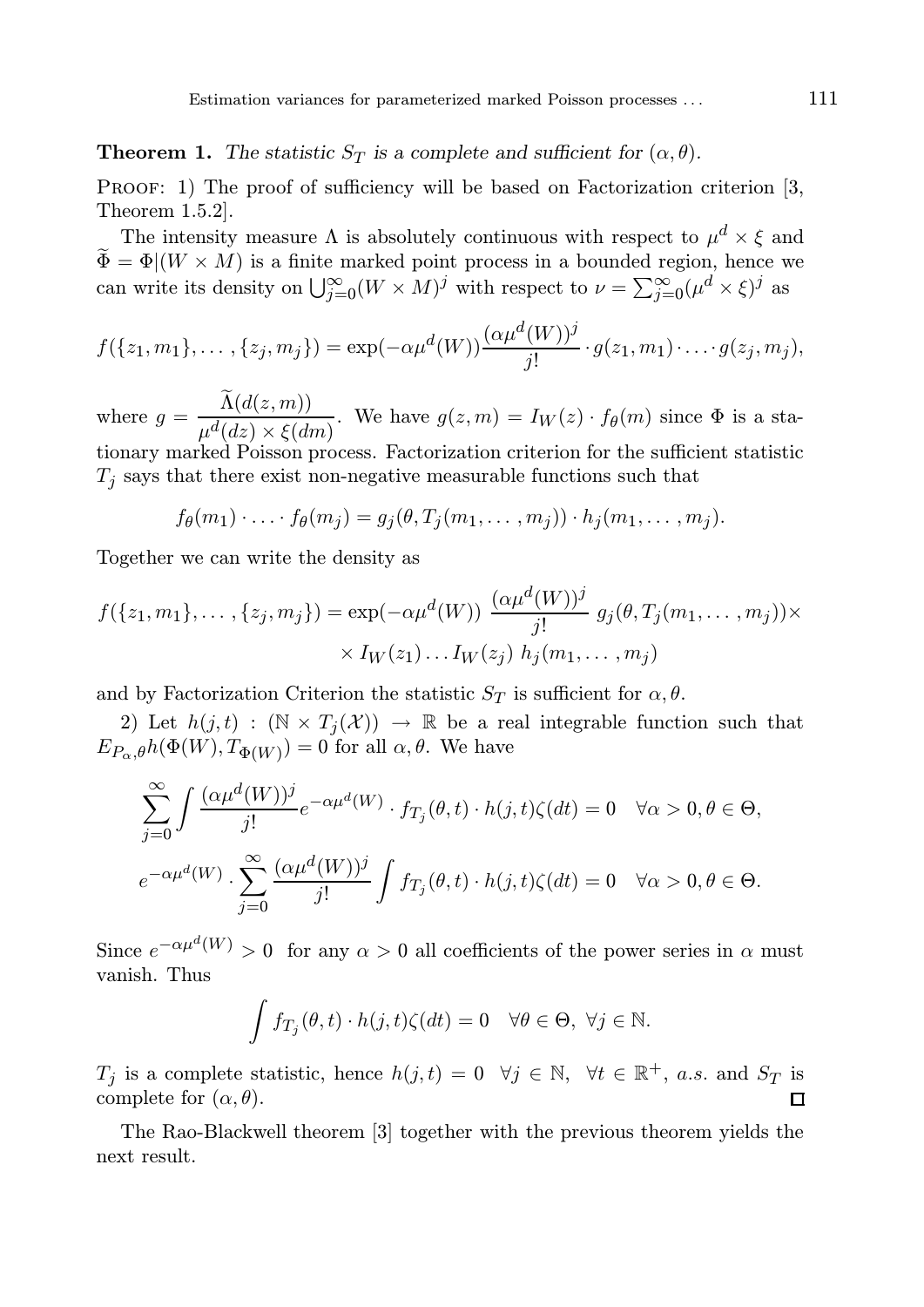### 112 T. Mrkvička

**Corollary 1.** Let  $\tau(\alpha, \theta) : \mathbb{R}^+ \times \Theta \to \mathbb{R}$  be a function of the parameters  $\alpha, \theta$ which we want to estimate. If e is an unbiased estimator of  $\tau(\alpha, \theta)$  then

$$
\mathbb{E}\left[e(\Phi) \mid S_T\right]
$$

is the minimum variance unbiased estimator among all unbiased estimators from  $\mathcal{E}_W$ .

Remark 1. It is easy to show that Corollary 1 holds for a stationary marked mixed Poisson process [6, Chapter 5.2] as well.

## 3. Poisson segment processes

The method introduced above will be demonstrated on a stationary Poisson segment process now. For detailed introduction of the segment process we refer to [5].

Suppose now that we know exact length and direction of every segment which has the reference point inside of the observation window. Then we consider this process as a marked Poisson point process with the distribution of marks  $\Lambda_0(\theta)$ which lives on the space  $M = \mathbb{R}^+ \times \mathcal{U}_d$ , where  $\mathcal{U}_d$  is the space of all 1-dimensional subspaces in  $\mathbb{R}^d$  and it is isomorphic to the unit semisphere in  $\mathbb{R}^d$ . Denote a mark by a pair  $(r, \beta)$ , where  $r \in \mathbb{R}^+$  is the segment length and  $\beta \in \mathcal{U}_d$  is the segment direction. Suppose again that each  $\Lambda_0(\theta)$  is absolutely continuous with respect to some  $\sigma$ -finite measure  $\xi$  on  $\mathbb{R}^+ \times \mathcal{U}_d$ . Thus there exists a density of marks which we denote again  $f_{\theta}(r, \beta), r \in \mathbb{R}^+, \beta \in \mathcal{U}_d$ .

Let  $T_j : \mathbb{R}^{+j} \to \mathbb{R}^l$  be a statistics of the independent *j*-tuple of the marks and assume that  $T_j$  is complete and sufficient for  $\theta$  and that its distribution is absolutely continuous with respect to some  $\sigma$ -finite measure  $\eta$ . Hence, for example, we can determine the minimum variance unbiased estimator  $e_i$  of  $\mathbb{E}r$ , where  $Er$  denotes the expectation of the segment length.

Let  $\lambda = \mathbb{E} \sum_{S \in \Phi} H^1(S \cap [0,1]^d)$  denote the length density of a stationary segment process where  $H^1$  is the 1-dimensional Hausdorff measure.

We want to find a minimum variance unbiased estimator for  $\lambda$  of a stationary Poisson segment process with a parametric distribution of primary grain with unknown parameters from the set of estimators  $\mathcal{E}_W$ . It is easy to see that  $\lambda =$  $\tau(\alpha, \theta) = \alpha \mathbb{E} r.$ 

Let  $e_{\lambda}$  denote the estimator of the length density  $e_{\lambda}: \mathcal{N} \to \mathbb{R}^+$ ;  $\phi \mapsto$  $\phi(W)$  $\frac{\varphi(W)}{\mu^d(W)} \cdot e_{\phi(W)}$ , where  $\phi(W)$  denotes the number of segment reference points in the observation window W.

**Theorem 2.** The estimator  $e_{\lambda}$  of the length density  $\lambda$  of a stationary Poisson segment process with a parametric distribution of primary grain with unknown parameters has minimum variance among all unbiased estimators from  $\mathcal{E}_W$ .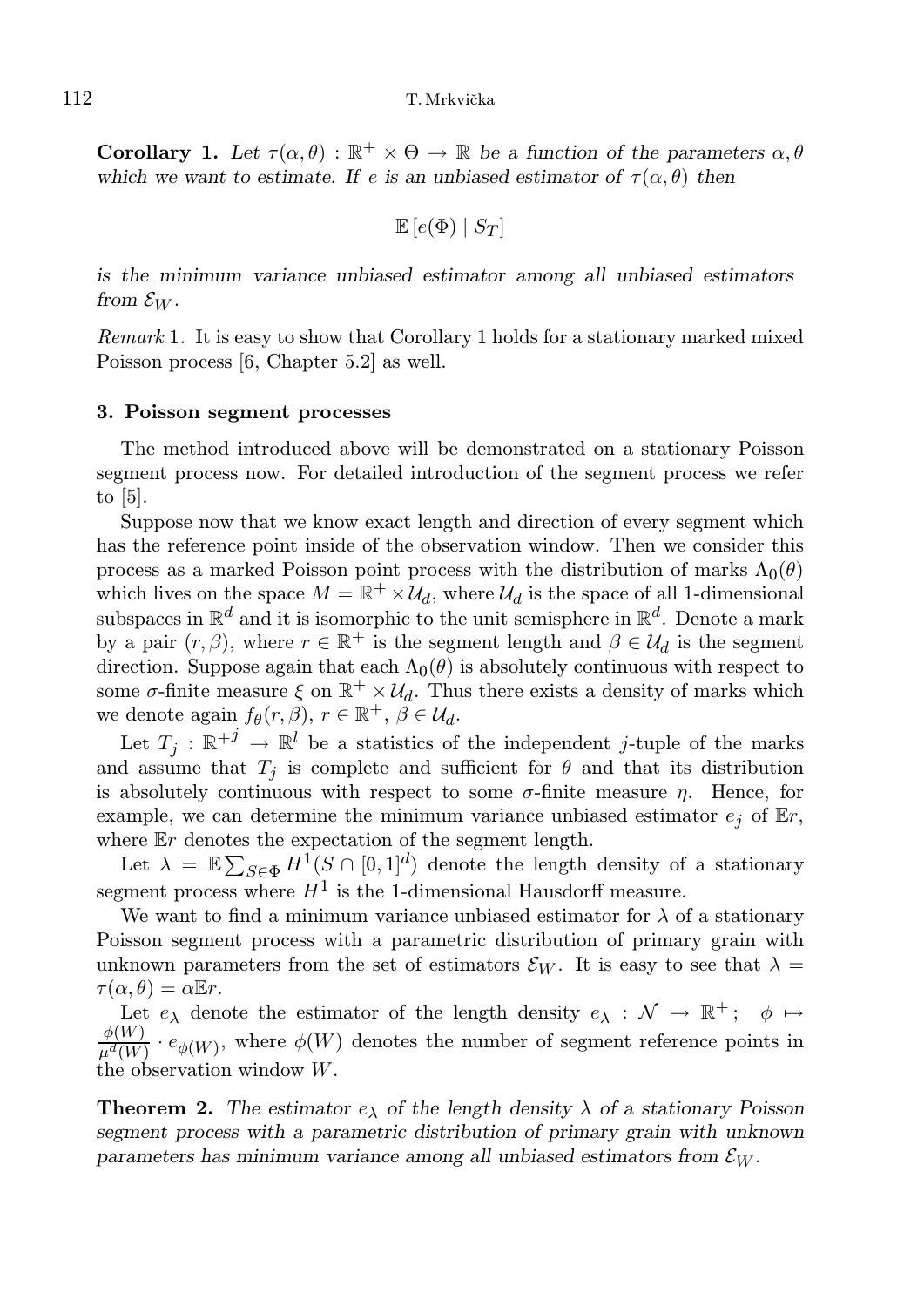PROOF: We can express the expectation of  $e_{\lambda}$  because we know the density of the process.

$$
\mathbb{E}_{P_{\alpha,\theta}}e_{\lambda}(\Phi) = \sum_{j=0}^{\infty} \exp(-\alpha\mu^{d}(W)) \frac{\alpha^{j}}{j!} \times \left[ \overbrace{\int_{M} \cdots \int_{M} \int_{W} \cdots \int_{W} \overbrace{\mu^{d}(W)}^{j}}^j \right] \times \exp((r_1, \beta_1), \dots, (r_j, \beta_j))
$$
  
\n
$$
f_{\theta}(r_1, \beta_1) \cdots f_{\theta}(r_j, \beta_j) (dz_1) \cdots (dz_j) \xi(d(r_1, \beta_1)) \cdots \xi(d(r_j, \beta_j)) \right]
$$
  
\n
$$
= \frac{1}{\mu^{d}(W)} \sum_{j=0}^{\infty} j \cdot \exp(-\alpha\mu^{d}(W)) \frac{\alpha^{j} \mu^{d}(W)^{j}}{j!} \times \overbrace{\int_{M} \cdots \int_{M}}^j \times
$$
  
\n
$$
\times e_{j}((r_1, \beta_1), \dots, (r_j, \beta_j))
$$
  
\n
$$
f_{\theta}(r_1, \beta_1) \cdots f_{\theta}(r_j, \beta_j) \xi(d(r_1, \beta_1)) \cdots \xi(d(r_j, \beta_j)) = \alpha \cdot \mathbb{E}r.
$$

Thus  $e_{\lambda}$  is an unbiased estimator of  $\lambda$ . We finish the proof by applying Corollary 1.  $\Box$ 

Assume additionally that the typical segment length and direction are independent random variables. It means that  $\Lambda_0$  corresponds to the distribution product  $\mathcal{D} \times \rho$ . If  $\mathcal{D}$  is the exponential distribution with parameter  $\mu$  ( $\rho$  is arbitrary) then  $\sum_{i=1}^{j} r_i$  is the complete and sufficient statistic for  $\mu$ . Hence the minimum variance unbiased estimator of the length density  $\lambda$  is

$$
e_{\lambda_1} = \frac{\phi(W)}{\mu^d(W)} \frac{\sum_{i=1}^{\phi(W)} r_i}{\phi(W)} = \frac{\sum_{i=1}^{\phi(W)} r_i}{\mu^d(W)}.
$$

If D is the uniform distribution  $U(0, A)$  ( $\rho$  is arbitrary) then  $\max_{i=1,\dots,j} r_i$  is the complete and sufficient statistic for A. Hence the minimum variance unbiased estimator of the length density  $\lambda$  is

$$
e_{\lambda_2} = \frac{\phi(W)}{\mu^d(W)} \frac{\phi(W) + 1}{2 \cdot \phi(W)} \max_{i = 1, ..., \phi(W)} r_i = \frac{\phi(W) + 1}{2 \cdot \mu^d(W)} \max_{i = 1, ..., \phi(W)} r_i.
$$

Theorem 3. The variances of the estimators defined above are

$$
\begin{split} \text{var}(e_{\lambda_1}) &= \frac{\alpha \mathbb{E}r^2}{\mu^d(W)}, \\ \text{var}(e_{\lambda_2}) &= \frac{A^2}{4} \left[ \frac{\alpha}{\mu^d(W)} + \frac{1}{\mu^d(W)^2} - \frac{2}{\alpha \mu^d(W)^3} \right. \\ &\left. + \frac{2}{\alpha^2 \mu^d(W)^4} - \frac{2}{\alpha^2 \mu^d(W)^4} e^{-\alpha \mu^d(W)} \right]. \end{split}
$$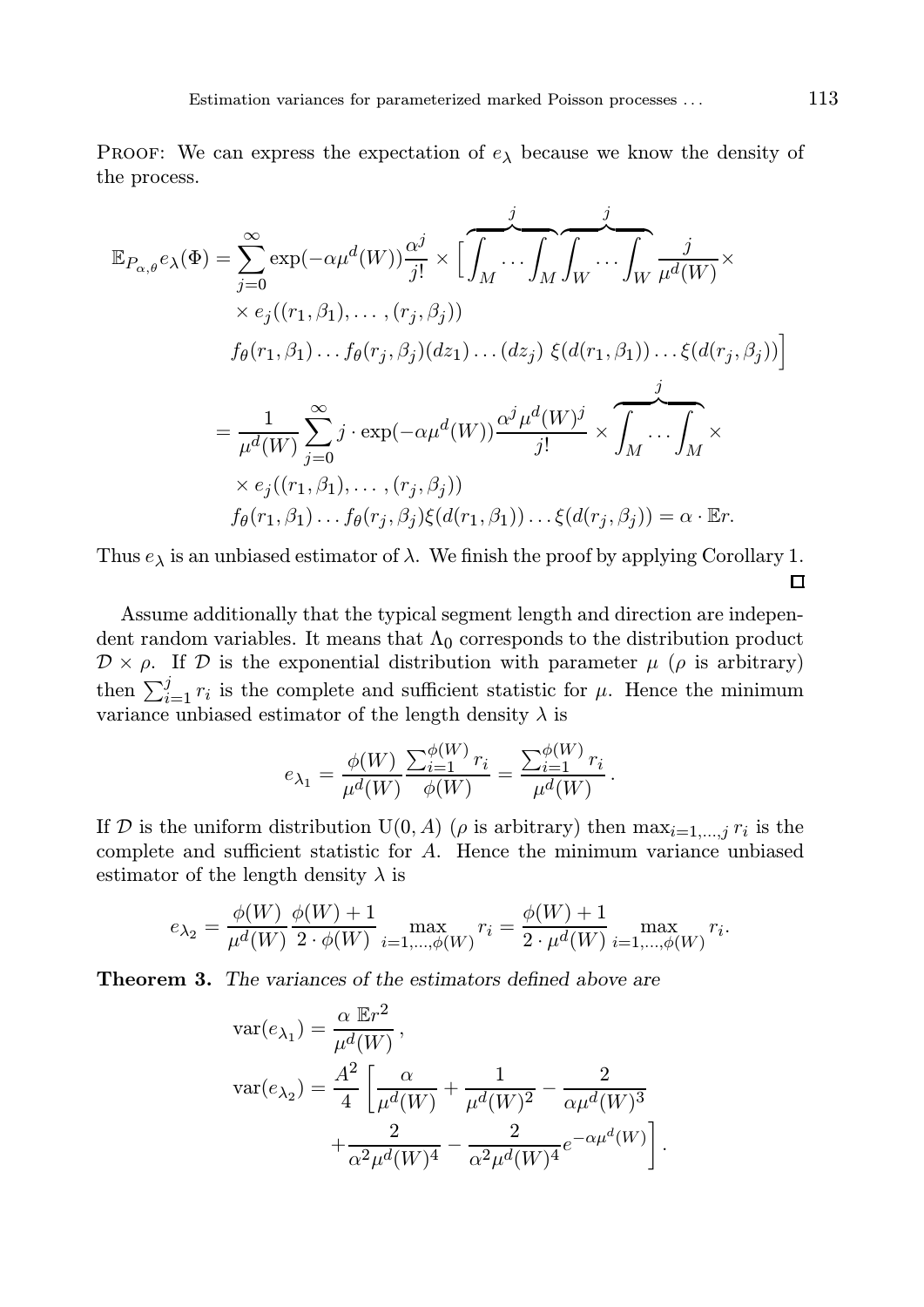PROOF: Let  $r(S)$  denote the length of the segment S. Using [5, Lemma 2] we get

$$
\begin{split}\n\text{var}[e_{\lambda_1}] &= \int \left(\frac{r(S)}{\mu^d(W)} I_{\mathcal{W}_1} S\right)^2 \Lambda_P(dS) = \frac{1}{(\mu^d(W))^2} \int_{\mathcal{W}_1} [r(S)]^2 \Lambda_P(dS) \\
&= \frac{\alpha}{(\mu^d(W))^2} \int_{\mathcal{U}_d} \int_{\mathbb{R}^+} \int_W r^2 \, dz \, \Lambda_0(d(r, \beta)) \\
&= \frac{\alpha \mu^d(W)}{(\mu^d(W))^2} \int_{\mathbb{R}^+} \int_{\mathcal{U}_d} r^2 f_{\theta}(r, \beta) \, \xi(d(r, \beta)) \\
&= \frac{\alpha}{\mu^d(W)} \int_{\mathbb{R}^+} r^2 f_{\theta}(r) \int_{\mathcal{U}_d} f_{\theta}(\beta) \, \zeta(d\beta) \, \vartheta(dr) \\
&= \frac{\alpha}{\mu^d(W)} \int_{\mathbb{R}^+} r^2 f_{\theta}(r) \, \vartheta(dr) = \frac{\alpha \mathbb{E}r^2}{(\mu^d(W))}.\n\end{split}
$$

We cannot use [5, Lemma 2] in the second part of the proof therefore we have to compute  $\mathbb{E}(e_{\lambda_2})^2$  directly. After longer but straightforward computation we received the result [4].  $\Box$ 

Remark 2. We can improve the estimator  $e_{\lambda}$  if we select other reference points, e.g. the lexicographic maximum. Then we get another estimator. We have more estimators thus we can average them and get even lower variance. This variance may be computed using [5, Lemma 2] in some special cases. This will be illustrated in the next section.

Remark 3. It is easy to show that Theorems 2, 3 and Remark 2 can be extended to Mixed Poisson processes.

### 4. Comparison of some estimators

So far we have supposed that we know the lengths of all segments. It means that we have used some information outside the window  $W$ , otherwise the estimator  $e_{\lambda}$  does not use all segments hitting W. Furthermore,  $e_{\lambda}$  is easily implementable and does not depend on the directional distribution. If we consider all segments hitting  $W$  in the estimator, then we use all information which we know, and the minimum variance unbiased estimator on this set of estimators will be the best among all unbiased estimators. But this estimator is too complicate and it is hardly applicable in practice. Now a question arises whether the commonly used estimator

$$
\tilde{e}(\Phi) = \frac{1}{\mu^d(W)} \sum_{S \in \Phi : S \cap W \neq \emptyset} H^1(S \cap W)
$$

which uses all segments hitting  $W$  can have lower variance then the minimum variance unbiased estimator  $e_{\lambda}$  from  $\mathcal{E}_W$ . Here  $H^1(S \cap W)$  is the length of the visible part of the segment S.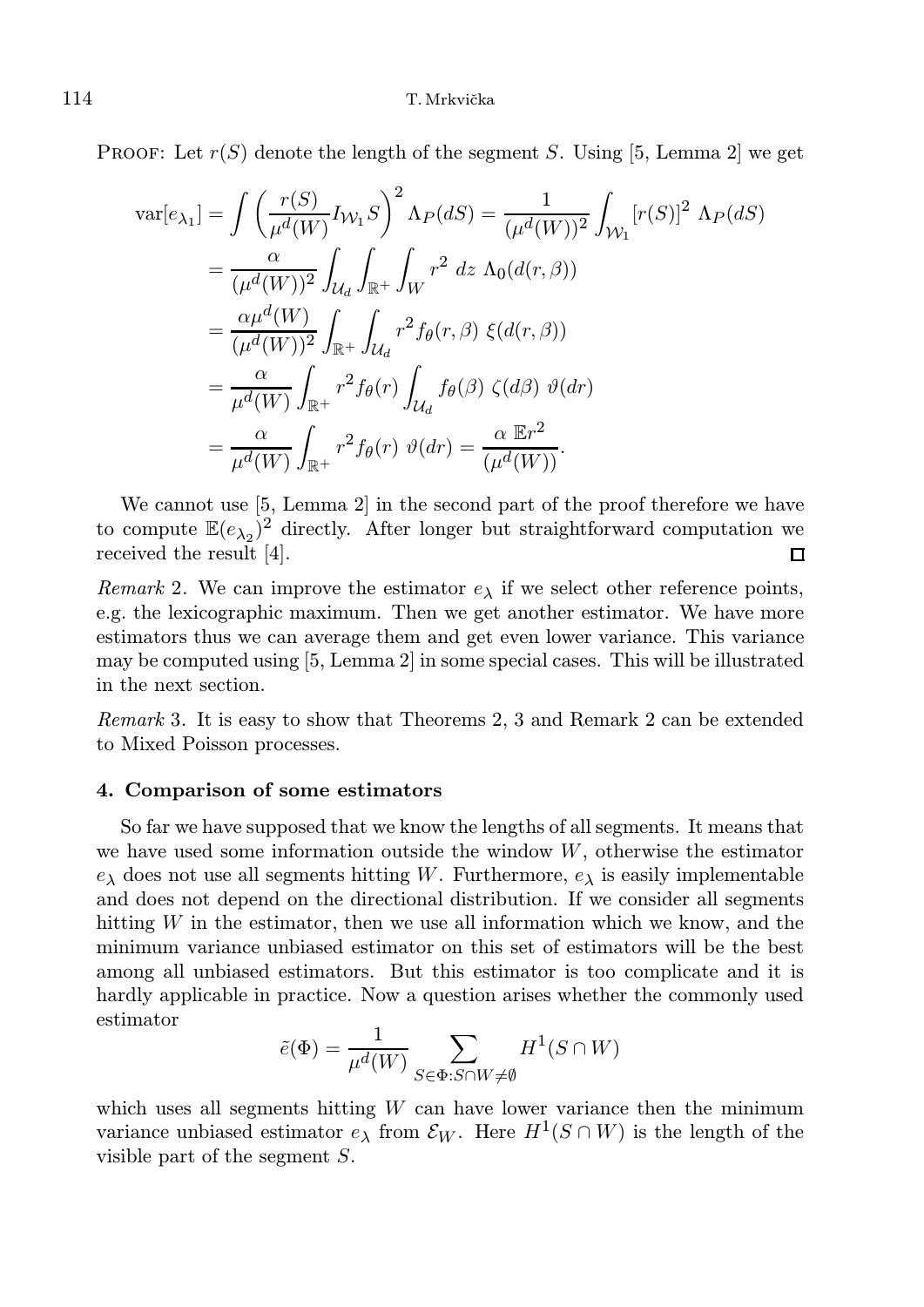We consider a stationary Poisson segment process on  $\mathbb{R}^2$ . Assume for simplicity that the observation window  $W$  is a square of side length  $a$ . Under this assumptions the variance of the common unbiased estimator  $\tilde{e}$  is [5]

$$
(3) \quad \text{var}[\tilde{e}] = \frac{\alpha}{a^4} \left[ a^2 \mathbb{E}r^2 - \frac{1}{3} a \mathbb{E}r^3 \mathbb{E}(\sin|\beta| + \cos|\beta|) + \frac{1}{3} \mathbb{E}r^4 \mathbb{E}(\sin|\beta| \cos|\beta|) \right].
$$

## Example 1. Comparison of the variances of the estimators  $e_{\lambda_1}$  and  $\tilde{e}$ .

Let  $\Phi$  be a Poisson segment process in  $\mathbb{R}^2$  with the exponential length distribution with parameter  $\mu$  and arbitrary direction distribution. Let the typical segment length and the direction be independent random variables. If the observation window W is a square of side length  $\alpha$  then Theorem 3 and formula (3) give the variances of  $e_{\lambda_1}$  and  $\tilde{e}$ . After comparison of the variances of these two estimators we receive that there exists an  $a_0 \geq 0$  such that  $\text{var}[e_{\lambda_1}] > \text{var}[\tilde{e}]$ whenever  $a > a_0$  and there exists an  $a'_0 \geq 0$  such that  $\text{var}[\frac{e_{\lambda_1}+e'_{\lambda_1}}{2}] < \text{var}[\tilde{e}]$ whenever  $a > a'_0$ , where  $e'_{\lambda_1}$  is the same estimator as  $e_{\lambda_1}$  but based on the lexicographic maximum reference points. The variance of  $\frac{e_{\lambda_1}+e'_{\lambda_1}}{2}$  was computed via [5, Lemma 2]. Moreover all these three estimators are asymptotically equivalent as  $a \rightarrow \infty$ .

**Table 1.** Comparison of the variances of the estimators  $\tilde{e}$  and  $e_{\lambda_1}$  in some special cases. Deterministic direction is chosen in such a way that the direction is parallel to one side of the square.

| $\rho$ | $var(\tilde{e})$                                                                                                                                                                                                                                                                | $\text{var}(e_{\lambda_1}) \ \ \text{var}(\frac{e_{\lambda_1}+e'_{\lambda_1}}{2})$                                                                                                                                                                                                                          | $a_0$ | $a_{c}$     |
|--------|---------------------------------------------------------------------------------------------------------------------------------------------------------------------------------------------------------------------------------------------------------------------------------|-------------------------------------------------------------------------------------------------------------------------------------------------------------------------------------------------------------------------------------------------------------------------------------------------------------|-------|-------------|
|        | Deterministic $\frac{2\alpha}{\mu^2 a^2} - \frac{2\alpha}{\mu^3 a^3}$ $\frac{2\alpha}{\mu^2 a^2}$<br>Unif. $\left(-\frac{\pi}{2}, \frac{\pi}{2}\right)$ $\frac{2\alpha}{\mu^2 a^2} - \frac{8\alpha}{\pi \mu^3 a^3} + \frac{8\alpha}{\pi \mu^4 a^4}$ $\frac{2\alpha}{\mu^2 a^2}$ | $\begin{array}{lll} \frac{2\alpha}{\mu^2 a^2} - \frac{3\alpha}{\mu^3 a^3} + O(\frac{\alpha e^{-\mu a}}{2a\mu}) & 0 & 1.15 \mathbb{E} \\ \frac{2\alpha}{\mu^2 a^2} - \frac{12\alpha}{\pi \mu^3 a^3} + \frac{12\alpha}{\pi \mu^4 a^4} + o(\alpha e^{-\mu a}) & \mathbb{E}r & \approx \mathbb{E}r \end{array}$ |       | 0 $1.15E$ r |

## Example 2. Comparison of the variances of the estimators  $e_{\lambda_2}$  and  $\tilde{e}$ .

Let  $\Phi$  be a Poisson segment process in  $\mathbb{R}^2$  with a parametric length distribution which is the uniform distribution  $U(0, A)$  and an arbitrary direction distribution. Let the typical segment length and the direction be independent random variables. If the observation window  $W$  is a square of side length  $a$  then Theorem 3 and formula (3) give the variances of  $e_{\lambda_2}$  and  $\tilde{e}$ . After comparison of the variances of these two estimators we receive that there exists an  $a_0 \ge 0$  such that  $\text{var}[e_{\lambda_2}]$  < var[ $\tilde{e}$ ] whenever  $a > a_0$ . Moreover,  $\frac{e_{\lambda_2} + e'_{\lambda_2}}{2}$  has even lower variance then  $e_{\lambda_2}$ . where  $e'_{\lambda_2}$  is the same estimator as  $e_{\lambda_2}$  but based on the lexicographic maximum reference points. The variance of  $\frac{e_{\lambda_2}+e'_{\lambda_2}}{2}$  was computed via [5, Lemma 2]. The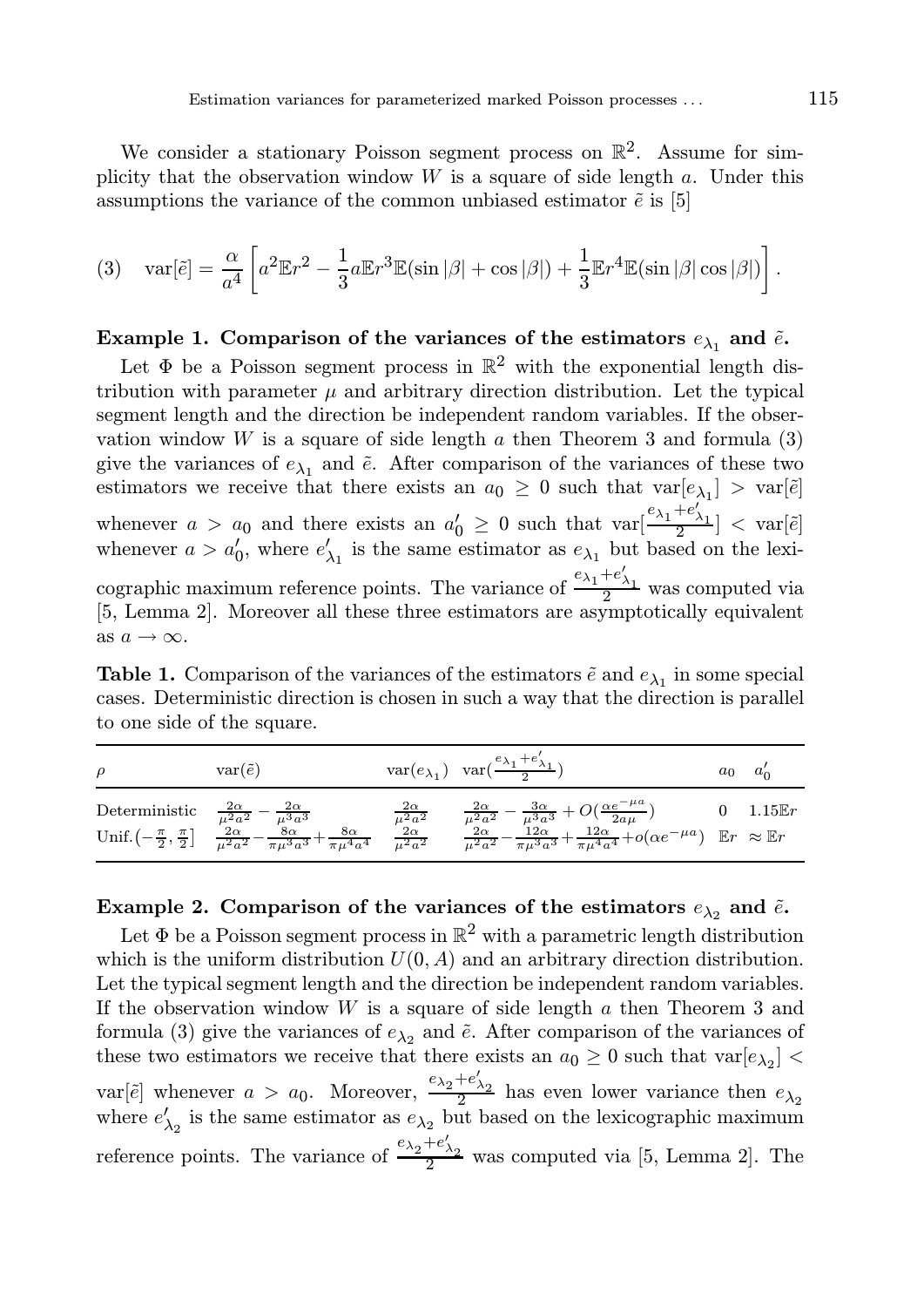### 116 T. Mrkvička

estimators  $e_{\lambda_2}$  and  $\frac{e_{\lambda_2}+e'_{\lambda_2}}{2}$  are asymptotically equivalent as  $a \to \infty$ , but

$$
\lim_{a \to \infty} \frac{\text{var}(e_{\lambda_2})}{\text{var}(\tilde{e})} = \frac{3}{4}.
$$

**Table 2.** Comparison of the variances of the estimators  $\tilde{e}$  and  $e_{\lambda_2}$  in some special cases. Deterministic direction is chosen in such a way that the direction is parallel to one side of the square.

| $\rho$        | $var(\tilde{e})$                                     | $var(e_{\lambda_2})$                                                                                                                                                                                                                                                                                                                                                                                                                                                                                                                       | $a_0$ |
|---------------|------------------------------------------------------|--------------------------------------------------------------------------------------------------------------------------------------------------------------------------------------------------------------------------------------------------------------------------------------------------------------------------------------------------------------------------------------------------------------------------------------------------------------------------------------------------------------------------------------------|-------|
| Deterministic | $\frac{A^2 \alpha}{3a^2} - \frac{A^3 \alpha}{12a^3}$ | $\frac{A^2 \alpha}{4 a^2} + \frac{A^2}{4 a^4} - \frac{A^2}{2 \alpha a^6} + \frac{A^2}{2 \alpha a^8} - \frac{A^2 e^{- \alpha a^2}}{2 \alpha a^8} \quad a_0 \leq A + \sqrt{\frac{3}{\alpha}}$<br>$\text{Unif.}\left(-\frac{\pi}{2},\frac{\pi}{2}\right] \quad \, \frac{A^2\alpha}{3a^2}-\frac{A^3\alpha}{3\pi a^3}+\frac{A^4\alpha}{15\pi a^4} \quad \, \frac{A^2\alpha}{4a^2}+\frac{A^2}{4a^4}-\frac{A^2}{2\alpha a^6}+\frac{A^2}{2\alpha a^8}-\frac{A^2e^{-\alpha a^2}}{2\alpha a^8} \quad a_0\leq \frac{4}{\pi}A+\sqrt{\frac{3}{\alpha}}$ |       |

Remark 4. The estimator  $e_{\lambda_2}$  is a function of the complete, sufficient statistic while the estimator  $\tilde{e}$  is not. Hence the estimator  $e_{\lambda_2}$  has asymptotically lower variance then  $\tilde{e}$ . All the estimators  $e_{\lambda_1}$ ,  $\frac{e_{\lambda_1}+e'_{\lambda_1}}{2}$  and  $\tilde{e}$  in Example 1 are functions of the complete, sufficient statistic therefore all the estimators are asymptotically equivalent.

We can see from these comparisons that using the estimator  $e_{\lambda_1}$  for the exponential length distribution does not bring nearly any improvement for the practice. Except the case where it is difficult to measure the length of the segments. On the other hand, the use of the estimator  $e_{\lambda_2}$  for the uniform length distribution brings a big improvement of the variance of the estimator even in the minus-sampling case as we can see in the following simulations.

We used a Poisson segment process with intensity  $\lambda$ , the uniform length distribution on  $[0, H]$  and the uniform distribution of direction independent of the length distribution. We simulated this process in a square window with side length A. We estimated  $\lambda$  by the common estimator  $\tilde{e}$  and by our estimator  $e_{\lambda_2}+e'_{\lambda_2}$ .

2 Because we do not know exact length of all segments from the realization we used a smaller window for estimating by  $e_{\lambda_2}$ . The window is decreased by H from 3 sides (upper, bottom, right) so that every segment which has reference point inside of this smaller window must have both endpoints inside  $W$ . Similarly we estimated  $e'_{\lambda_2}$ .

**Table 3.** Comparison of the variances of the estimators  $\tilde{e}$  and  $\frac{e_{\lambda_2}+e'_{\lambda_2}}{2}$  done by 1000 simulations for various parameters. Because there is 1 parameter more than it is necessary in the model, we will vary only  $\lambda$  and A. We set  $H = 0.1$ throughout all simulations. The column  $N$  shows average number of segments which has reference point inside W and the column *ratio* shows  $\frac{\text{var}(\frac{e_{\lambda_2}+e'_{\lambda_2}}{2})}{\frac{z}{\lambda_2}}$ 

 $\frac{2}{\text{var}(\tilde{e})}$ .